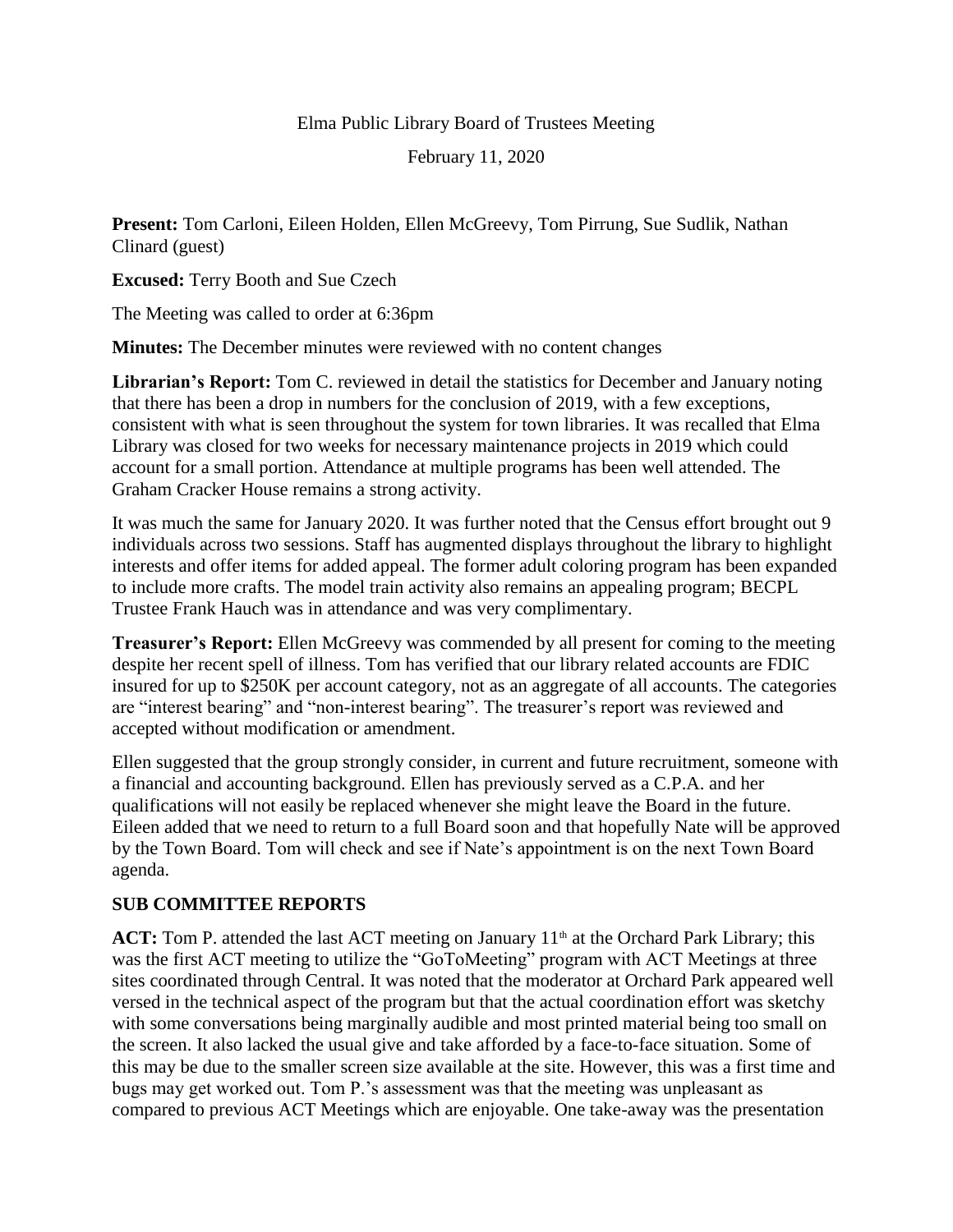by a panel of Library Directors who each presented different local leadership issues and challenges with their Board meetings.

**Friends:** It was noted that there are new members who have joined and a renewed enthusiasm which is most welcomed by both long-time Friends and staff. There is discussion on having a basket raffle during the next Art Show. There has been no discussion with regards to having a book sale.

**Buildings and Grounds:** Tom C. reported that the lighting conversion is nearly completed and only a few more fixtures remain with the project. Discussion followed on selecting a color pallet for when resources are available for the redecorating of the Community Room. Whether we would have a contrasting color for the trim was discussed but remains yet to be decided. It was felt that a consistent color but with tougher trim paint finish may be favorable. There are hues of neutral and gold in the large window shade which may be a great start. Trustee's collecting color chips were asked to get 3-4 so that there is a decent size surface to look at.

It remains uncertain as to who the Town will award a contract for landscape services. It was concluded after discussion that we should develop a list of needs throughout the coming season with a listing to include plants needing to be replaced as well as ideas for pots (may be high maintenance) etc. for application once a contractor has been selected.

**Publicity:** It was noted that the Elma Review has been running announcements for library activities. It was verified that the Penny Saver Publication has ceased to publish which leaves a void in the posting of local library events.

## **OLD BUSINESS**

The **FDIC** question has been addressed for now.

**Investment Policy Review:** It was noted that the FDIC concern has been adequately addressed. Getting back to the Investment Policy, Ellen will explore a "boiler plate" that we could utilize as a basis to tailor for our specific meaningful application. Tom C. will explore within the minutes, the circumstances when the initial policy was adopted.

**Accoutrements for Pre School Room:** Items helpful for the Children's Room were reviewed and all approved with also the addition of a laminating device. The devices are helpful for making signs or other durable paper goods.

**Elma Review:** We now have 16 more years of the Elma Review being sent to be bound.

## **NEW BUSINESS**

**Mandatory Trustee Education:** Ellen noted that we are anticipating Senator Gallivan to be present at the library on March 5<sup>th</sup>. This is an opportunity for Trustee's to advocate for libraries with our public officials and legislators. Ellen presented a letter to Elma trustee's that she plans to give to Senator Gallivan personally highlighting the newly added burden imposed by the State Education Department for the provision and verification/tracking of Trustee training. Ellen has maintained since its proposal that this is an unnecessary burden on localities with already strained resources. Upon review of the letter, Elma trustee's supported Ellen in her plan to present the letter and information to Senator Gallivan.